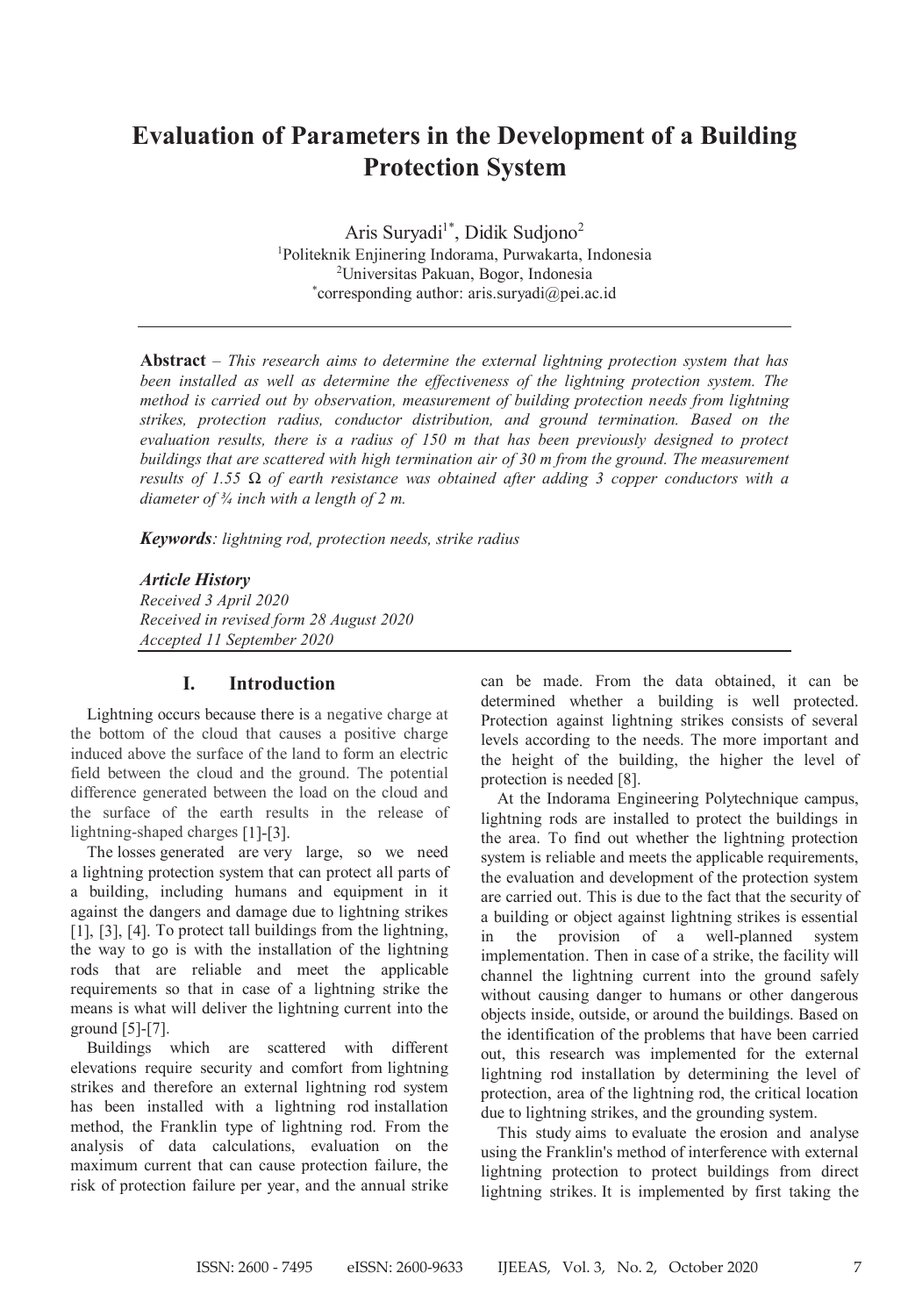measurement data and image dimensions of buildings, level of protection, lightning strike density, determining the lightning current to the resistance of the buildings, distribution of conductors, and the grounding that will determine the location of its permitted corresponding resistance.

Through the analysis of these methods, an efficient and reliable lightning protection system for the future development of the buildings in the area of Indorama Engineering Polytechnic campus can be realised. Based on surveys and observations that have been made, it turns out that there is a lack of ground resistance on the external lightning protection system which is very important for the lightning rod installation.

#### *A.Lightning*

Lightning is a natural event which is the process of releasing electric charges that occurs in the atmosphere. This charge release event occurs due to the formation of concentrations of positive and negative charges in the cloud or even the difference in charge with the surface of the earth. Lightning is more common between one charge and another charge in the cloud compared to what happens between the charge center in the cloud and the surface of the earth. Both types of charge release can cause disruption or loss [1]-[2], [9].

The average number of lightning strikes per year *Nd* can be calculated by multiplying the annual flash density to earth *Ng* and the effective protection area of the building *Ae* [10], as in equation (1).

$$
Nd = Ng. Ae \tag{1}
$$

The density of lightning strikes to the ground is influenced by the average thunder day per year in the area. This is indicated by the relationship in equation (2).

$$
Ng = 4.10^{-2}.T^{1.26}
$$
 (2)

While the magnitude of *Ae* can be calculated using equation (3).

$$
Ae = ab + 6h (a + b) + 9\pi h^{2}
$$
 (3)

So from the substitution of Equations (2) and (3) to equation (1), the value of *Nd* can be searched using equation (4).

$$
Nd = 4.10^{-2} T^{1.26} [ ab + 6 h ( a + b) + 9\pi h^2 ]
$$
 (4)

where  $a$  is the length of the building roof  $(m)$ ,  $b$  is the width of the building roof (m), *h* is the height of the building roof (m), *T* is the annual thunder day, *Nd* is the lightning strike density to the ground (strike/km<sup>2</sup>/year) and *Ae* is the area that still has a lightning strike number of *Nd* (km<sup>2</sup>).

The average annual frequency of lightning that hits the ground near the building *Nn* can be calculated by multiplying lightning density to land annually *Ng* with the coverage of the area around the building struck *Ag*, as shown in equation (5).

$$
Nn = Ng. Ag \tag{5}
$$

The area around the lightning strike *Ag*, is the area around the building where a strike to the ground causes an additional potential land location that can affect the building. Lightning strikes can cause some damage, namely death, mechanical damage, thermal damage, and electrical damage.

The building's safety system is designed to protect the building from various types of disturbances. One of the building safety systems is the lightning protection system along with its earthing. Building installations according to location, shape and usage susceptible to lightning strikes and require installation of lightning rods are as follows; tall buildings, buildings that store flammable materials, building for public facilities, and building with special functions necessity.

The type of lightning rod is also affected by the state of the roof of the building to be secured. For buildings with flat roofs, which are buildings which have a high difference between roofing and under roof less than 1 meter, the appropriate system is the Faraday system, which suitable for lightning protection system around the flat roof. Whereas for sharp roofs or differences in height of lumbar and displacing more than 1 meter, the appropriate system is the Fanklin's method, namely the lightning rod system with rod electrodes.

#### *B.Protection Room*

At the beginning of the discovery of lightning rods and a few years after that, the protective chamber of a conical lightning rod with a cone peak angle ranging from  $30^{\circ}$  to  $45^{\circ}$  is shown in Fig. 1(a). The choice of the magnitude of the protection angle indicates the desired level of protection. The smaller the protection angle, the higher the level of protection obtained, but the more expensive the construction costs. For analytical calculations, the three-dimensional protection space can be described in two dimensions and because of its symmetrical shape, the analysis can be carried out only on half as shown in Fig. 1(b).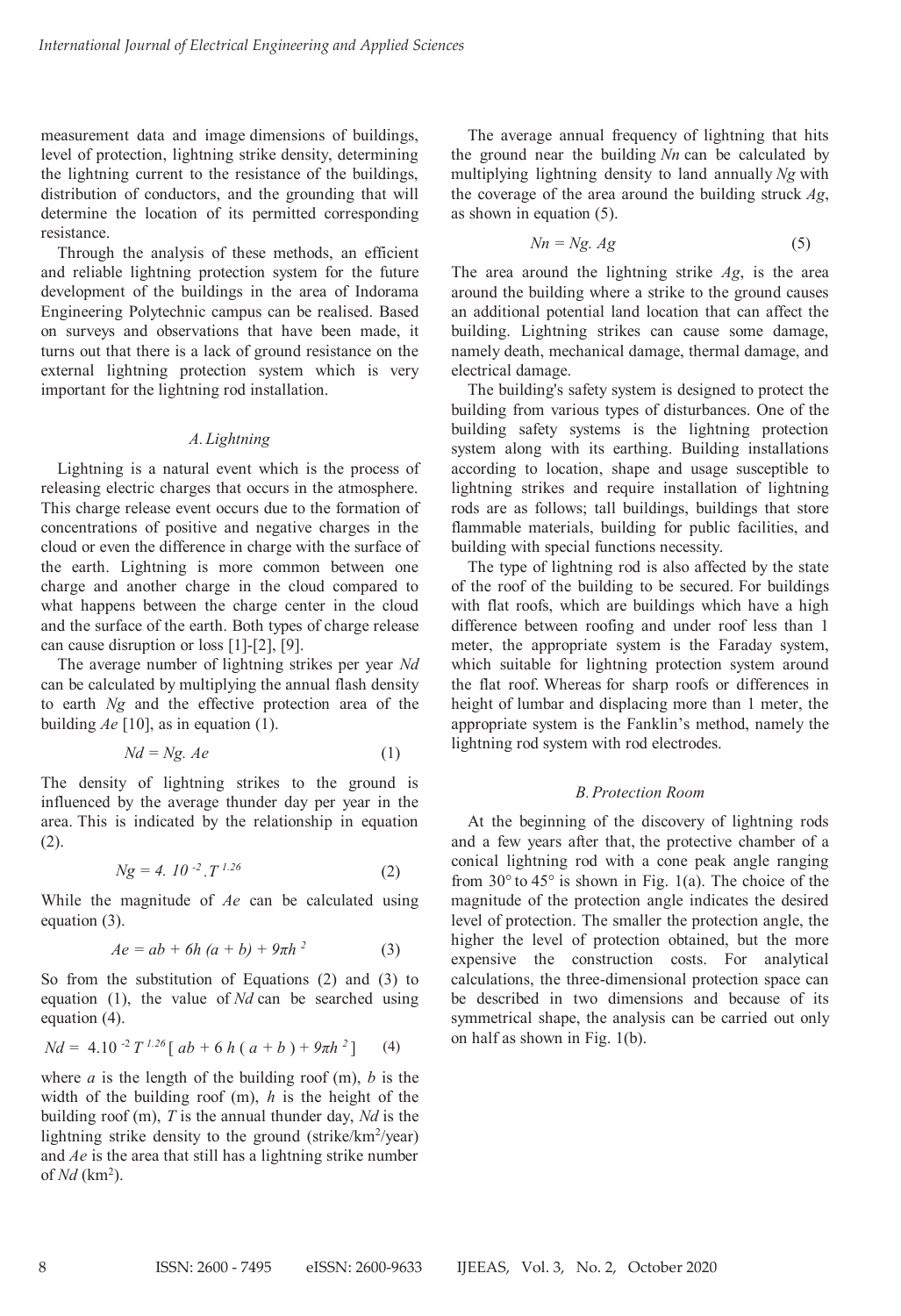

Fig.1. Conventional protection room [11].

All objects inside the protective cone chamber (or protective triangle field) will be protected from the lightning strikes. While objects that are outside the protective cone space (or outside the protective triangle field) are not protected. The protection room according to the electrometric model is almost the same as the protection room based on the old concept, which is also a conical space with only the inclined plane of the cone is curved with a certain radius, as shown in Fig. 2.



(a) Reality in Three dimensional form of space (b) In two-dimensional form to simplify

Fig. 2. The concept of protection chamber for electrometric [11].

The size of the radius is the same as the distance from the lightning tongue. Strike distance (ability to grab or reach an object) from the lightning tongue is determined by the amount of lightning current that occurs. Thus, the degree of curvature of the inclined plane of the cone is influenced by the magnitude of the lightning current that occurs.

#### *C.Field of Strains and Strike Lines*

The protection range of a lightning rod can be explained by the strike plane or striker line. The field of the strain is the position of the strike points, namely the

points where the lightning tongue has reached a distance to an object equal to the distance of strike. Field strains are three-dimensional shapes in real conditions. To simplify the analysis, a two-dimensional shapes can be used, namely the lines as shown in Fig. 3.



Fig. 3. Lines of a lightning tongue for a particular lightning current [11].

Points A and B are critical points, meaning that all lightning with a current *I* passing through these points will strike the lightning rod or head towards the ground with a 50% probability. Fig. 4 shows the graphics area at a distance of 30 m protection coverage strike.

The magnitude of the lightning discharge peak current can be found by equation (6).

$$
I = 10.6 \ Q^{0.7} \tag{6}
$$



where  $I$  is the lightning peak current (kA) and  $Q$  is the lightning tongue load (Coulombs). A medium great relationship with the current bolt spacing is shown in equation (7).

$$
S = 8 I^{0.65} \tag{7}
$$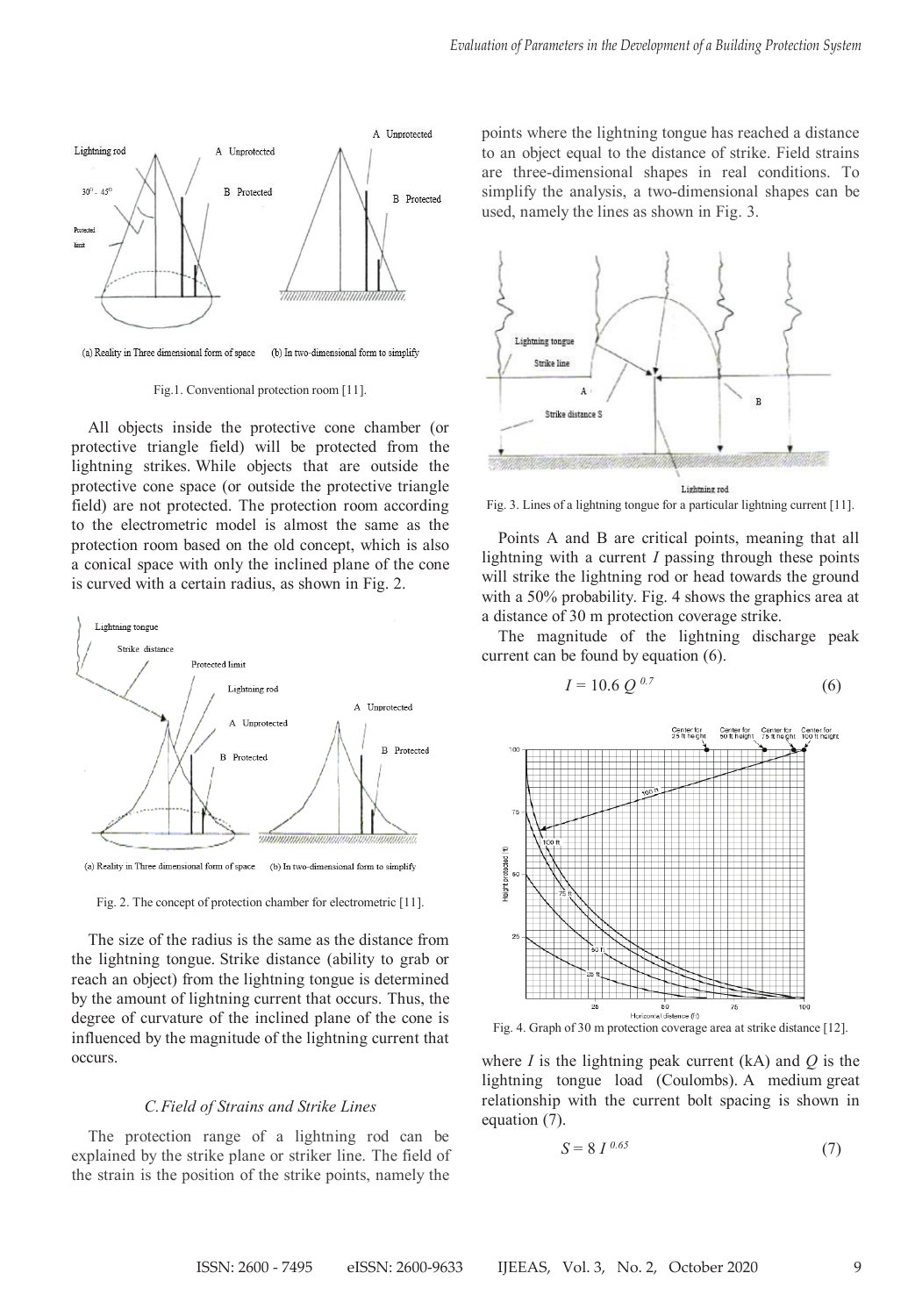Strike distance is the distance of the radius used in the non-conventional protection room. The equation that is often used to determine the strike distance is the Whitehead equation, which until now is an equation that is widely recognized truth.

## *D.Lightning Protection System for Conical Roof*

The lightning protection system for cone-roofed buildings is more suitable using the Franklin's method. This method is the oldest but still reliable enough to protect buildings from lightning strikes and still widely used, especially for cone / dome-roofed buildings. In Fig. 5, the Franklin's method of a lightning rod is shown.

The rod electrodes in the Franklin's method have a conical protection area with the rod electrode as the axis. Half of the peak angle is called the protection angle which is usually 56° at taken corner and specifically 45° at taken refuge angle for a combustible building.



Fig. 5. Franklin method of lightning protection system [11].

## **II. Methodology of Research**

The Franklin's method used for this external lightning rod installation is carried out in stages. The first is the process of collecting a data and image measurement of the dimensions of the buildings.

Information about buildings inside the Indorama Engineering Polytechnic campus consists of the Vocational DTY building, Administration Building, Lecture Building, Workshop Building, UKM Building, and Mushola Building. The information on campus location at position 107° 25' 06.0 " east longitude and 6° 33'12.1" south latitude is used in the design of each building protection radius [3].

## **III. Results and Discussion**

#### *A.Results of Building Situation Measurements*

Table I to VI shows the data related to the physical and non-physical characteristic for the vocational DTY building, administration building, lecturer residence, workshops buildings, the building of SMEs mosque building respectively. TABLE I

| <b>VOCATIONAL BUILDING DTY</b><br>Characteristics<br><b>Size</b> |                 |
|------------------------------------------------------------------|-----------------|
| <b>Building Height</b>                                           | 15 <sub>m</sub> |
| Building Length                                                  | 31 m            |
| <b>Building Width</b>                                            | 30 <sub>m</sub> |
| Building Roof Length                                             | 35 <sub>m</sub> |
| Building Roof Height                                             | 3 <sub>m</sub>  |
| <b>Building Roof Width</b>                                       | 34 m            |
| Land Resistance                                                  | $2.32 \Omega$   |
| Number of people                                                 | 12 people       |
| Time of attendance                                               | 56 hours/week   |
| IKL                                                              | 50              |
| Frame Material                                                   | Metal           |

| <b>TABLE II</b><br><b>ADMINISTRATION BUILDING</b> |                 |
|---------------------------------------------------|-----------------|
| <b>Characteristics</b>                            | Size            |
| <b>Building Height</b>                            | 11 <sub>m</sub> |
| <b>Building Length</b>                            | 80 m            |
| <b>Building Width</b>                             | 14.1 m          |
| Building Roof Length                              | 84 m            |
| Building Roof Height                              | 3 <sub>m</sub>  |
| Building Roof Width                               | 18 m            |
| Land Resistance                                   | $2.56 \Omega$   |
| Number of people                                  | 50 people       |
| Time of attendance                                | 40 hours/week   |
| IKL.                                              | 50              |
| Frame Material                                    | Metal           |

TABLE III LECTURE BUILDING

| <b>Characteristics</b>     | <b>Size</b>      |
|----------------------------|------------------|
| <b>Building Height</b>     | 11 <sub>m</sub>  |
| <b>Building Length</b>     | 90 <sub>m</sub>  |
| <b>Building Width</b>      | 7.2 <sub>m</sub> |
| Building Roof Length       | 94 m             |
| Building Roof Height       | 3 <sub>m</sub>   |
| <b>Building Roof Width</b> | 12 <sub>m</sub>  |
| Land Resistance            | $2.64 \Omega$    |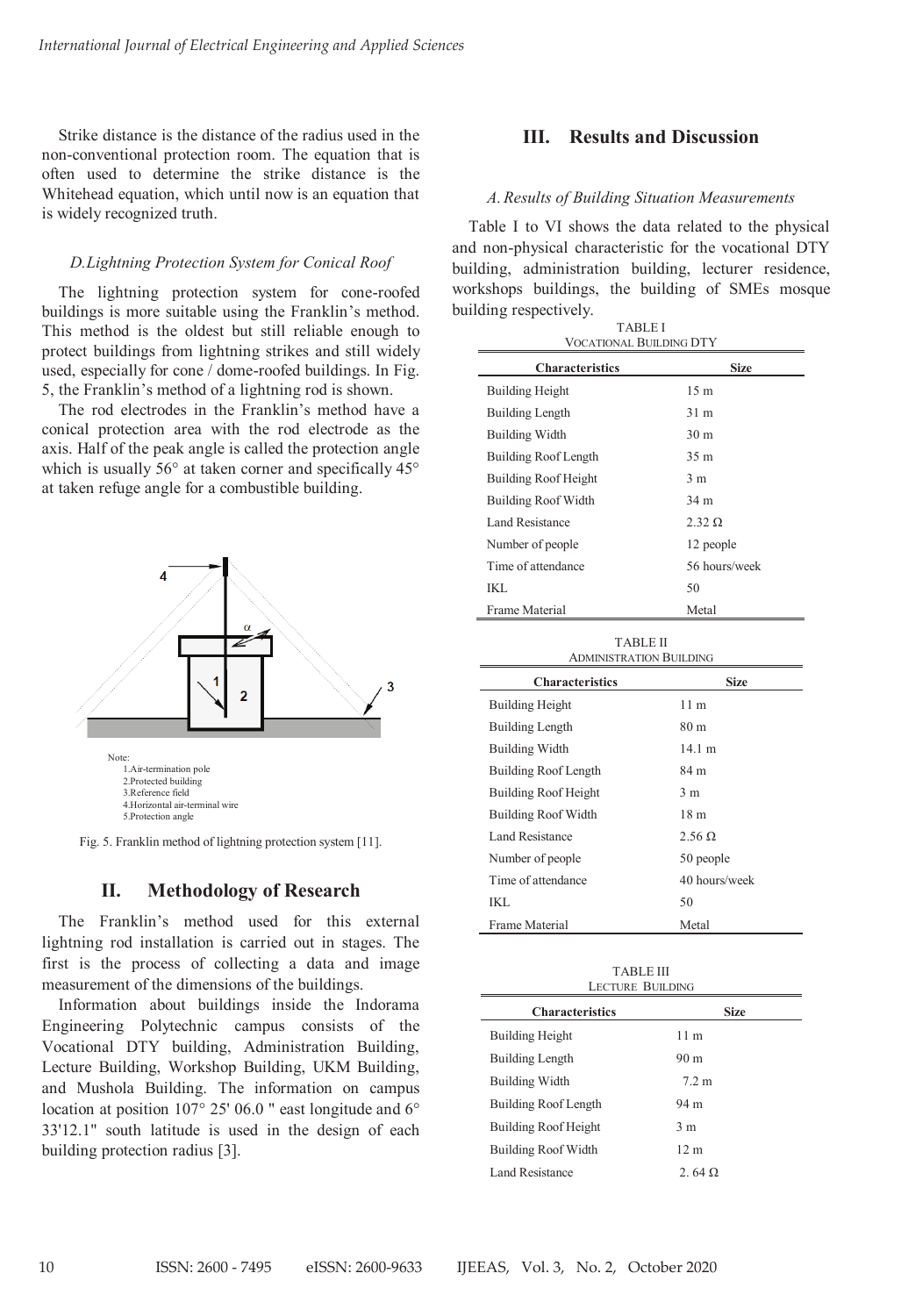| Number of people   | 280 people    |
|--------------------|---------------|
| Time of attendance | 40 hours/week |
| IKL.               | 50            |
| Frame Material     | Metal         |

| <b>TABLE IV</b><br><b>WORKSHOP BUILDING</b> |                  |  |
|---------------------------------------------|------------------|--|
| <b>Characteristics</b>                      | <b>Size</b>      |  |
| <b>Building Height</b>                      | 15 <sub>m</sub>  |  |
| Building Length                             | 96 m             |  |
| <b>Building Width</b>                       | 30 <sub>m</sub>  |  |
| Building Roof Length                        | 100 <sub>m</sub> |  |
| Building Roof Height                        | 3 <sub>m</sub>   |  |
| <b>Building Roof Width</b>                  | 34 m             |  |
| Land Resistance                             | $1.82\Omega$     |  |
| Number of people                            | 120 people       |  |
| Time of attendance                          | 40 hours/week    |  |
| IKL                                         | 50               |  |
| Frame Material                              | Metal            |  |

TABLE V SMES BUILDING

| Characteristics            | <b>Size</b>     |
|----------------------------|-----------------|
| <b>Building Height</b>     | 8 m             |
| <b>Building Length</b>     | 24 m            |
| <b>Building Width</b>      | 12 <sub>m</sub> |
| Building Roof Length       | 26 <sub>m</sub> |
| Building Roof Height       | 3 <sub>m</sub>  |
| <b>Building Roof Width</b> | 14 <sub>m</sub> |
| Land Resistance            | $2.92 \Omega$   |
| Number of people           | 20 people       |
| Time of attendance         | 12 hours/week   |
| IKI.                       | 50              |
| Frame Material             | Metal           |

| <b>TABLE VI</b><br><b>MOSQUE BUILDING</b> |                |  |
|-------------------------------------------|----------------|--|
| <b>Characteristics</b>                    | <b>Size</b>    |  |
| <b>Building Height</b>                    | 6 m            |  |
| <b>Building Length</b>                    | 6 m            |  |
| <b>Building Width</b>                     | 6 m            |  |
| Building Roof Length                      | 8 m            |  |
| Building Roof Height                      | 2 <sub>m</sub> |  |
| <b>Building Roof Width</b>                | 8 m            |  |
| Land Resistance                           | $3.23 \Omega$  |  |
| Number of people                          | 20 people      |  |
| Time of attendance                        | 15 hours/week  |  |
| IKL.                                      | 50             |  |

| Frame Material |  |
|----------------|--|
|                |  |

Metal

#### *B.Determination of Protection Level*

Strike lightning density value is obtained by inserting the number of a thunder days *T* in equation (8).

$$
Fg = 0.25 T \tag{8}
$$

The value of days of thunder is  $T=64$ , to obtain 16 strikes / km <sup>2</sup> / year.

#### *C.Coverage Conditions*

In determining the level of protection, the area of interest that is struck by lightning and the level of need for lightning rods shall first be calculated, which is the level of building hazard against lightning strikes. As for the condition of the area of coverage against lightning strikes, from equation (3),

$$
Ae = 134,934 \; m^2
$$

Determine the number of lightning strikes per day per  $km<sup>2</sup>$  as in equation (9), then

$$
Ne = (0.1 + 0.35 \sin \lambda) (0.4 \pm 0.2) \tag{9}
$$

A value is the geographical line location of the Indorama Engineering Polytechnic campus of 33.12° in the Purwakarta Regency.

 $Ne = 0.17466$  lightning strikes/day/km<sup>2</sup>

*C1* is the damage factor index based on the situation of buildings with a value of 1, and IKL of 50 in the city of Purwakarta. The possibility that buildings in the coverage area of the Indorama Engineering Polytechnic campus are struck by lightning is as follow,

$$
Ps = Ae \, Ne \, IKL \, 10^{-6} \tag{10}
$$

By inserting the values *Ae*, *Ne*, and IKL in equation (10), the following value is obtained.

 $Ps = 0.02356$  lightning strikes/year

The hazard level of the building in the coverage area in the Indorama Engineering Polytechnic campus can be determined by the following equation.

$$
Pr = Ps \cdot C2 \cdot C3 \cdot C4 \cdot C5 \tag{11}
$$

By inserting the values *Ps, C2, C3, C4*, and *C5* in equation (11) the following value is obtained.

 $Pr = 0.7035$ 

Table VII shows the lightning installation needs index by a factor of damage to the coverage.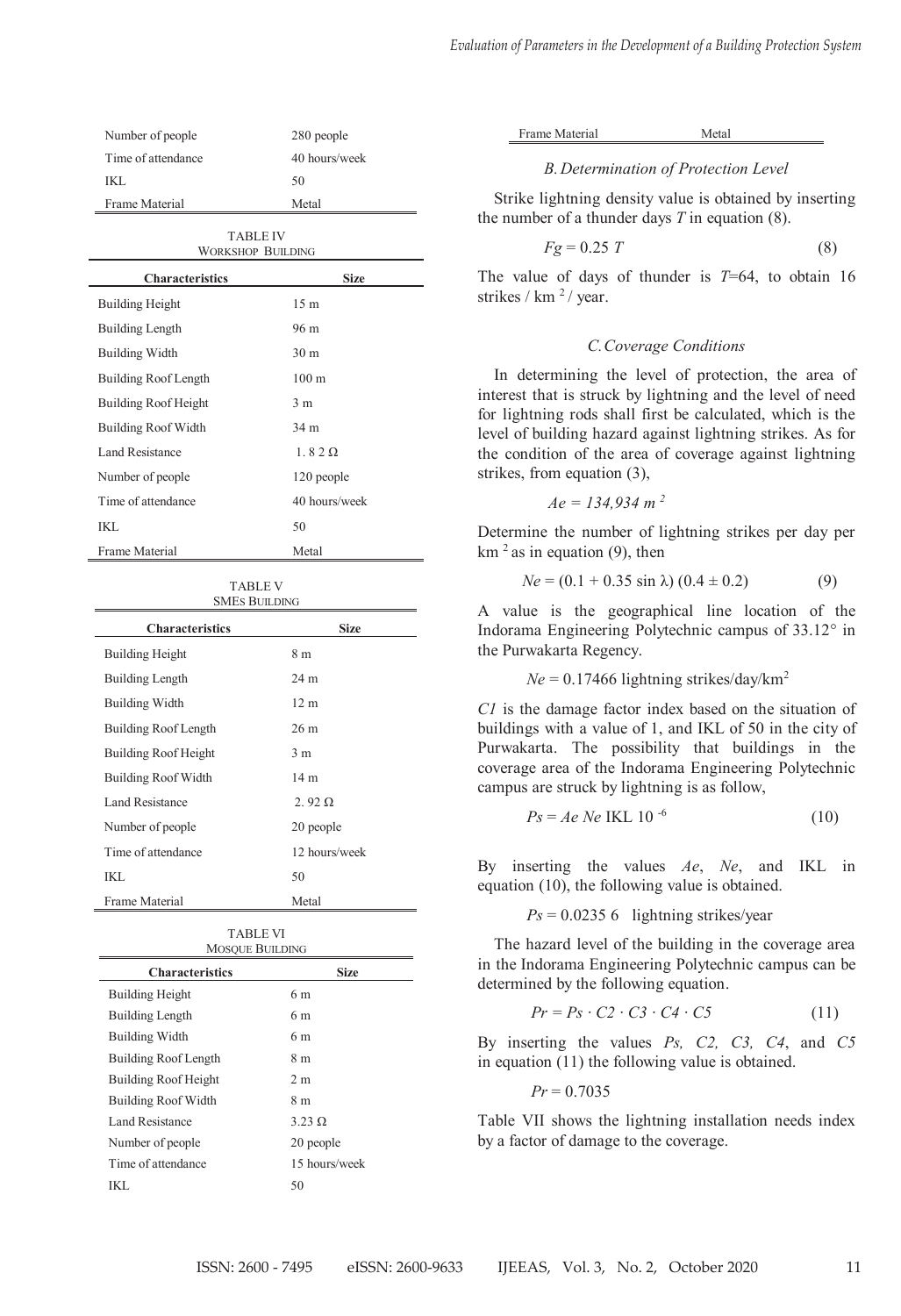|                                                        | IABLE VII                                                     |    |
|--------------------------------------------------------|---------------------------------------------------------------|----|
|                                                        | LIGHTNING INSTALLATION REQUIREMENT INDEX BASED ON DAMAGE      |    |
|                                                        | <b>FACTOR FOR COVERAGE</b>                                    |    |
|                                                        | Damage Factor based on Building Usage                         | A  |
| 1                                                      | The building and its contents are quite important for         |    |
|                                                        | example water towers, factories, government buildings         | 2  |
|                                                        | Damage Factors based on Building Construction.                | R  |
| $\overline{c}$                                         | Buildings with reinforced concrete construction or iron       |    |
|                                                        | frames with or not metal                                      | 2  |
| 3                                                      | Damage Factor based on Building Height (in meters)            | C  |
|                                                        | $> 12$ to 17                                                  | 3  |
|                                                        | Damage Factor based on Building Situation.                    | D  |
| $\overline{4}$                                         | At the foot of the Hill up to three-quarters of the height of |    |
|                                                        | the Hill or in the Mountains up to 1000 meters.               | 1  |
| Damage Factor based on Thunder Day per Year<br>5<br>64 |                                                               | E  |
|                                                        |                                                               | 5  |
|                                                        | The level of lightning installation needs to be based         |    |
|                                                        | on damage factors.                                            | R  |
| 6                                                      | Hazard estimate (somewhat large) and Lightning                |    |
|                                                        | Installation (recommended)                                    | 13 |
|                                                        |                                                               |    |

TABLE VII

## **IV. Results and Discussion**

From the results of research and discussion of lightning rod installation planning for Indorama Engineering Polytechnic campus buildings, it can be concluded as follows. First, the calculations, the magnitude of hazard assessment index 13 is relatively large degree of danger and in need of a good and reliable lightning rod installation. In one year, the density of lightning strikes in the city of Purwakarta is 16 strikes/km/year. Then attractive area for coverage of lightning strike is  $134,934$  m<sup>2</sup>, with the number of lightning strikes of 0.17466/day/km2 .

Also, from the results of the analysis of calculations for the value of the level of lightning installation needs based on the damage factor of each coverage, the total building damage index of 13 is obtained, illustrates that the estimated hazard is rather large and recommended for installation.

Finally, it can be said that the grounding system used in the planning of a lightning rod installation is the vertical grounding electrodes in the ground and the horizontal planting of plates with a depth of 2 m of 5 points of electrodes and 1 plate for each terminal water reference point. After installing 3 electrode points with a depth of 2 m by connecting them parallel to the system, getting a resistance value that is even better than before is expected. The more electrodes that are paired parallel to the system, the better the grounding resistance value in the protection system.

## **Nomenclature**

*a long roof of the building*

- *Ae wide effective protection area on the building*
- *Ag coverage area around the building is struck*
- *b building roof width*
- *C1 damage factor based on the building situation*
- *C2 damage factor based on construction*
- *C3 damage factor based on height*
- *C4 damage factor is based on thunder days*
- *C5 damage factor based on usage*
- *d lightning distance*
- *Fg lightning strike density*
- *h high roof of the building*
- *I peak lightning current*
- *Nd frequency of direct lightning strikes annually*
- *Ne number of lightning strikes per day per km2*
- *Ng lightning density to earth per year*
- *Nn average frequency of the flash*
- *Pr danger level of the building*
- *Ps the possibility of a lightning strike*
- *Q charge of lightning tongue*
- *S radius of the lightning strike*
- *T day thunder per year*

## **Acknowledgments**

The author would like to thank Indorama Engineering Polytechnic, Indonesia especially for Research and Community Service (LPPM) for supporting this collaboration research.

## **References**

- [1] Russell, Katie W., Cochran, Amalia L., Mehta, Sagar T. Morris, Stephen E., McDe McDevitt, Marion C. Lightning Burns,Journal of Burn Care & Research. 2014; 35 (6): e436-e438.
- [2] Cooray, Vernon. Basic Principles of Lightning Protection. In: An Introduction to Lightning. Springer, Dordrecht. 2015.
- [3] Suryadi, Aris. 2017. Design of the Franklin Method External Lightning Protection Installation at the Indorama Engineering Polytechnic, SINERGI Vol. 21, No. 3, October 2017: 219-230.
- [4] Gagné, M artin., Daniel Therriault, Lightning strike protection of composites, *Progress in Aerospace Sciences*, 2014; 64: 1-16.
- [5] Du, Y., Binghao Li, Mingli Chen, Surges induced in building electrical systems during a lightning strike, Electric Power Systems Research, 2016; 139: 68-74.
- [6] Johns, David., Designing building structures for protection against and lightning, *IEEE Electromagnetic Compatibility Magazine.* 2016; 5 (1): 50-58.
- [7] Hosea, Emmy., Iskanto, Edy and M. Harnyatris Luden., The Application of the Netting Method, Protection Angle and Rolling Ball in the External Lightning Protection System Applied to the W Building of Petra Christian University. Journal of Electrical Engineering , 2004 ; : 4 (1): 1-9.
- [8] Tabrani, Aan. Lightning Protection System at PT. Bhakti Wasantara Net Jakarta. Final Project S1, Mercu Buana University. Jakarta. 2009.
- [9] Ugahari, Yudi and Garniwa, Iwa. External Lightning Protection Protection Analysis using Collection Volume Method. Journal of Electrical Engineering UI. 2007.
- [10] SNI 03-7015-2004. Lightning Protection Systems in Buildings. National Standardization Agency. 2004.